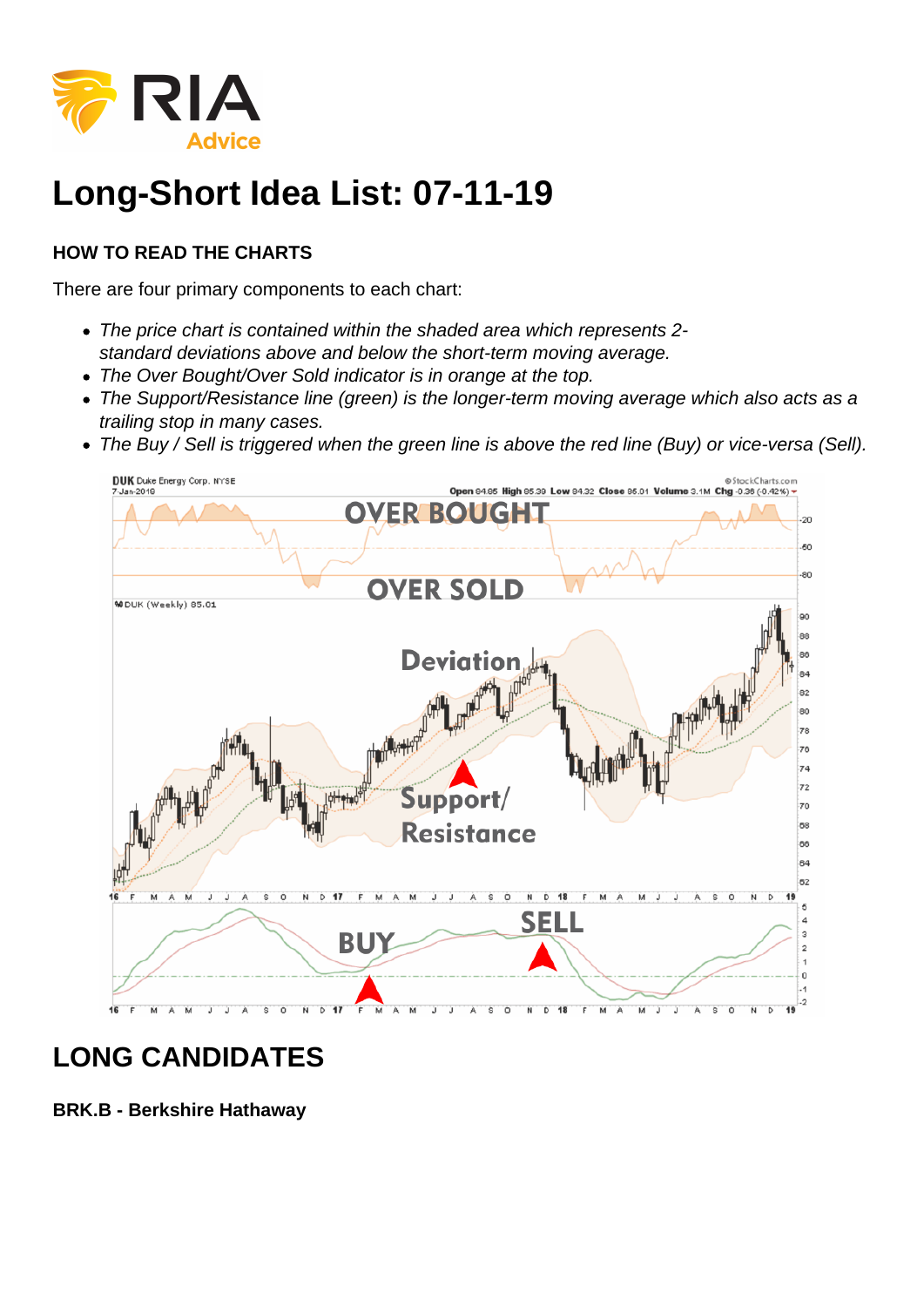- If the market is going to continue its rally on the expectation of "Fed rate cuts" then BRK.B is a way to play the broader market in a stock position.
- Just turning up onto a buy signal from fairly low levels is attractive.
- Buy at current levels.
- Stop level is \$205

GOOG - Alphabet, Inc.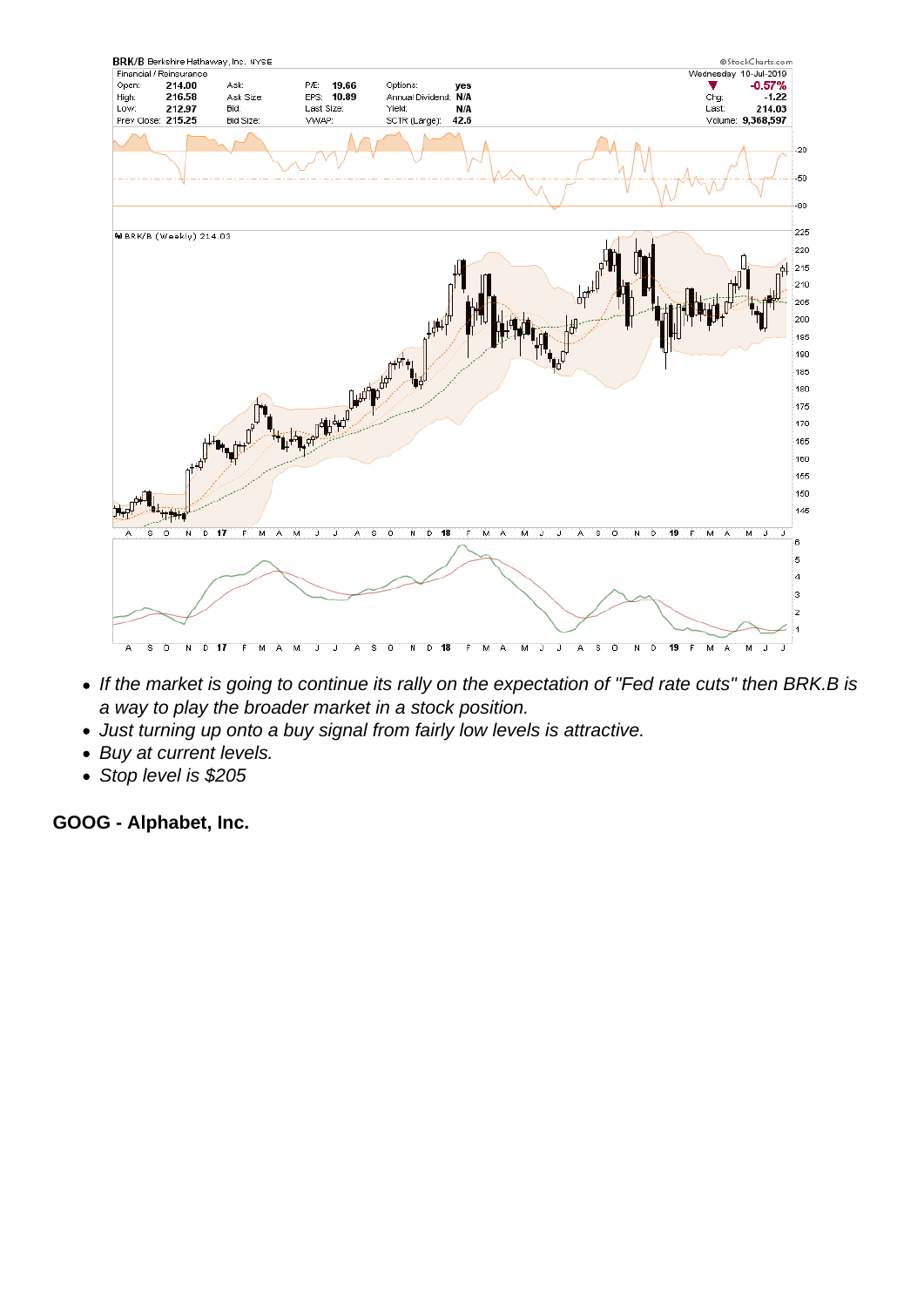- We previously recommended going long GOOG, then shorting GOOG, and now we are suggesting going back long again.
- GOOG has gotten oversold and is lagging the rest of the tech market currently. With earnings season approaching there is upside potential for a trade.
- Buy at current levels as stop loss levels are very close.
- Stop-loss is currently \$1100

CRM - Salesforce.com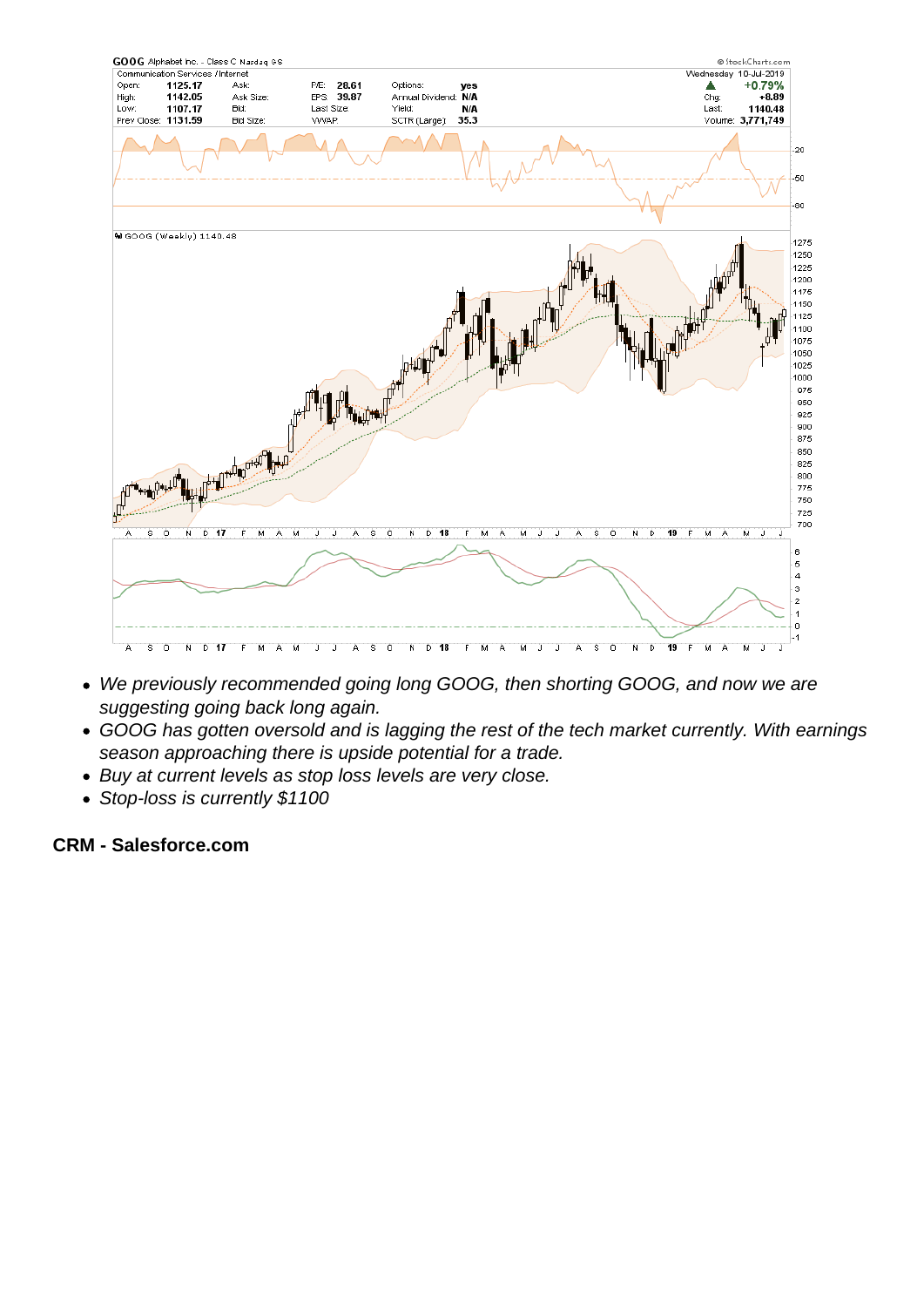- CRM has been holding support and consolidating for the last few months.
- With earnings season approaching, an upside surprise could give the position a lift and stoploss levels are very close.
- Add a position at current levels.
- Stop loss is set at \$150.

FAST - Fastenal Co.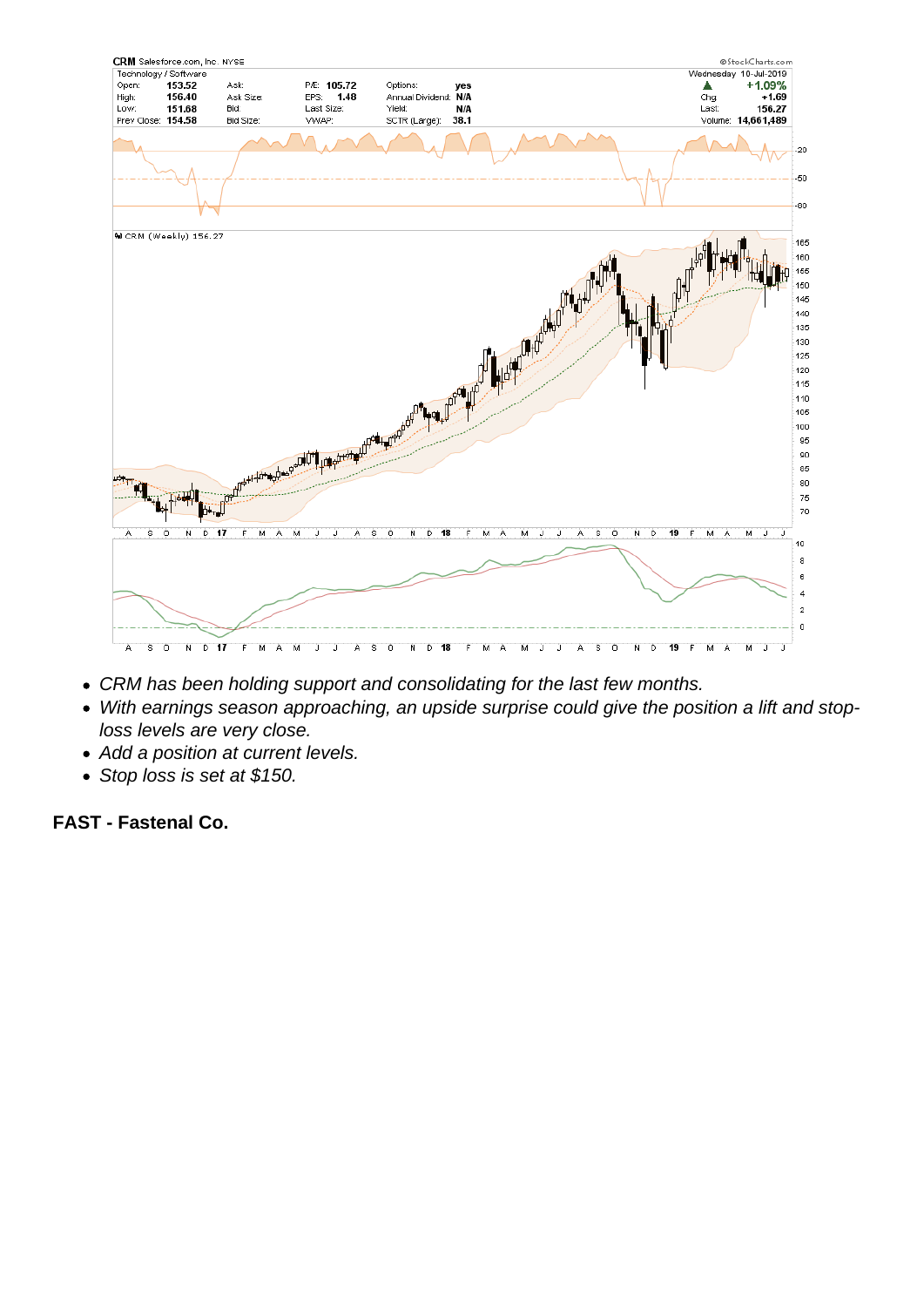- After a big run earlier this year, FAST has pulled back and is sitting on support.
- While on a sell signal currently, we want to remain cautious with positioning.
- Buy 1/2 position at current levels.
- Stop loss is tight at \$30.50
- Add to position if FAST moves above #33
- Currently the position is not overbought and is close to registering a buy signal.
- Add a position to portfolios with a tight stop at \$87

CVS - CVS Health Corp.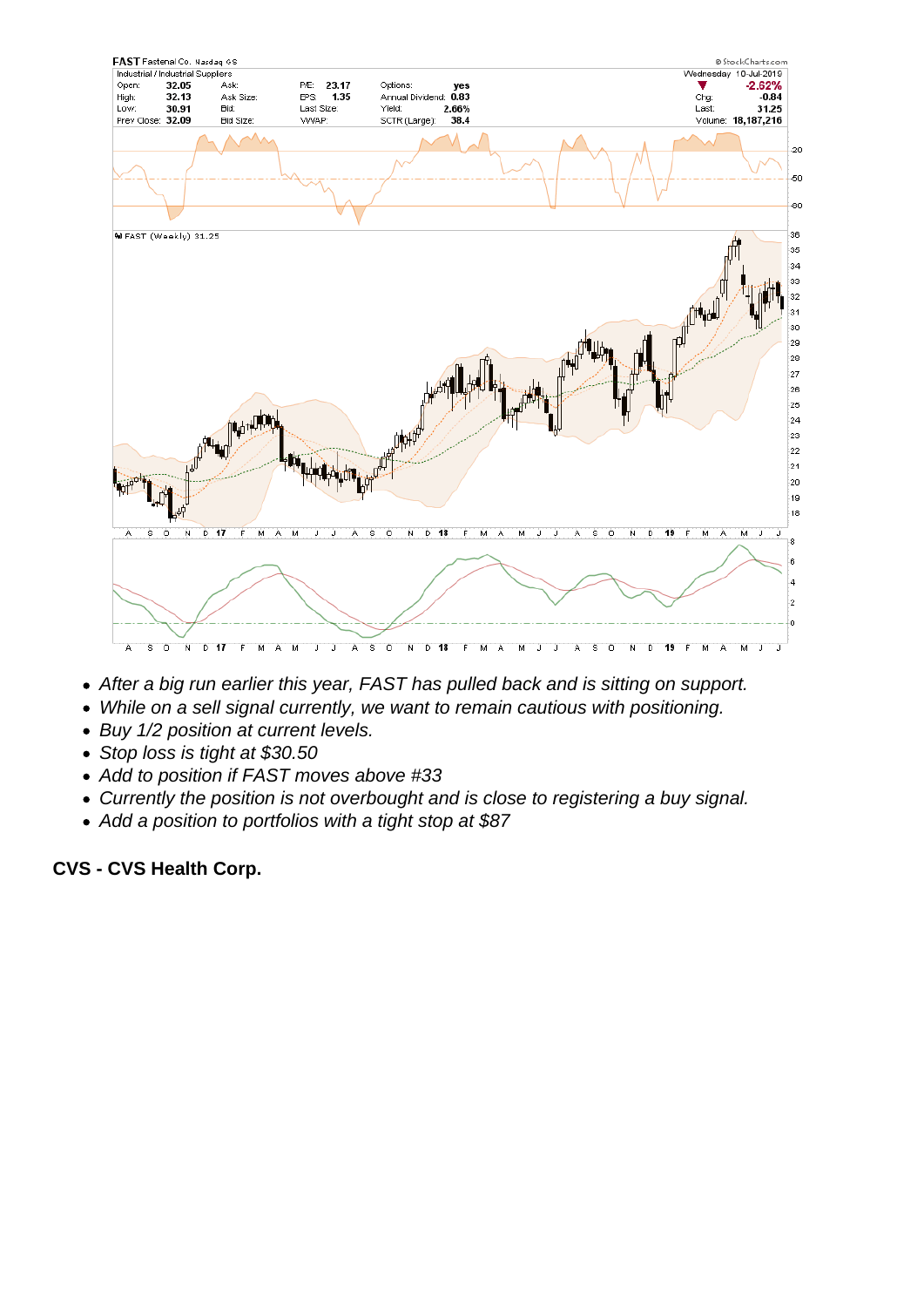- We recently added a position in CVS to our portfolio as the buy signal is approaching.
- CVS is extremely beaten up and oversold after a brutal few months of selling.
- We are looking for a tradeable bounce in CVS back to the mid-70's.
- Buy at current levels.
- Stop is set at \$50 honor thy stop.

## SHORT CANDIDATES

AMTD - TD Ameritrade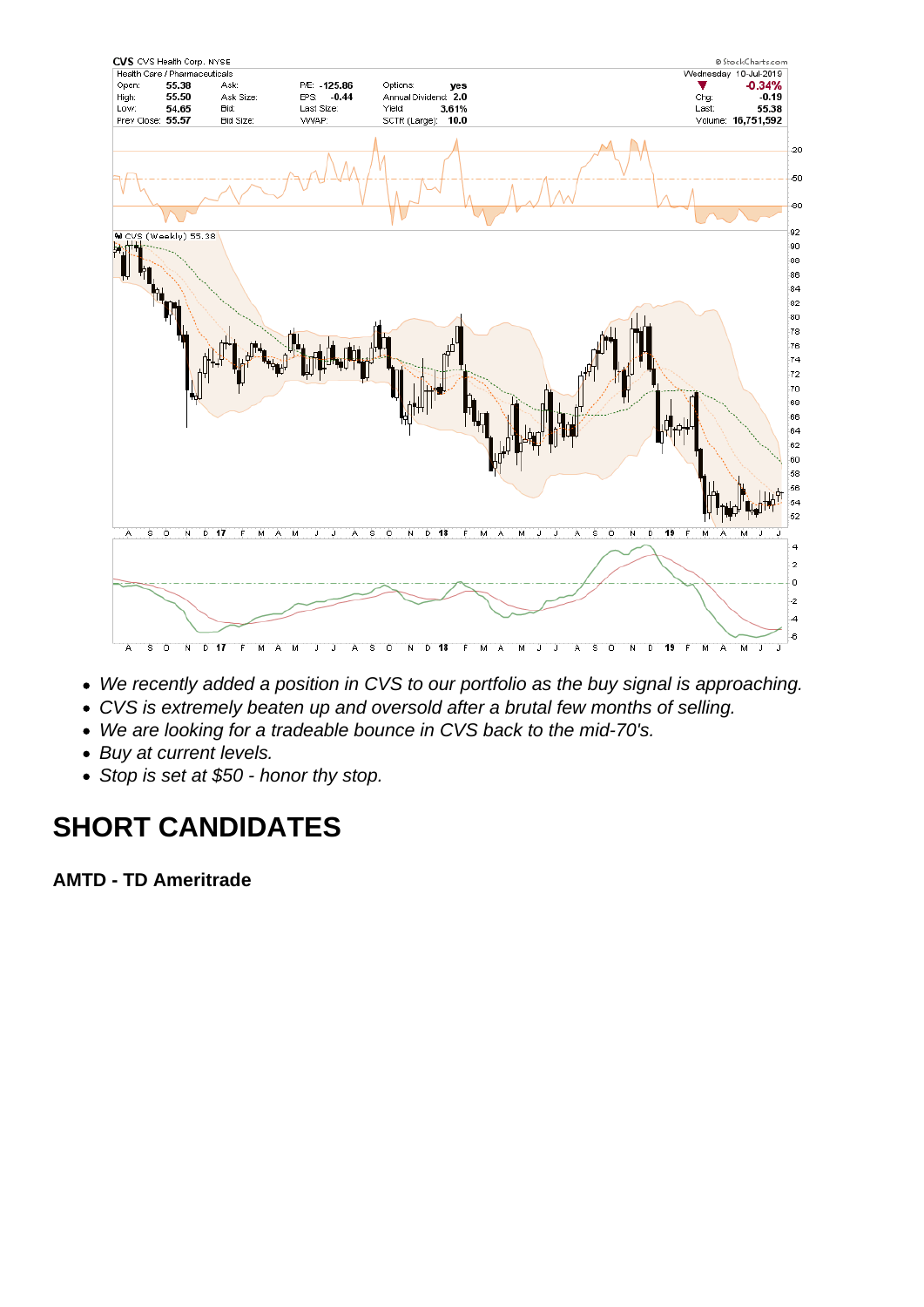- We had previously recommended a short-sell on AMTD and the recent break below consolidation suggests more downside to come.
- Short at current levels.
- Target for trade is \$40
- Stop-loss is set at \$52

CAT - Caterpillar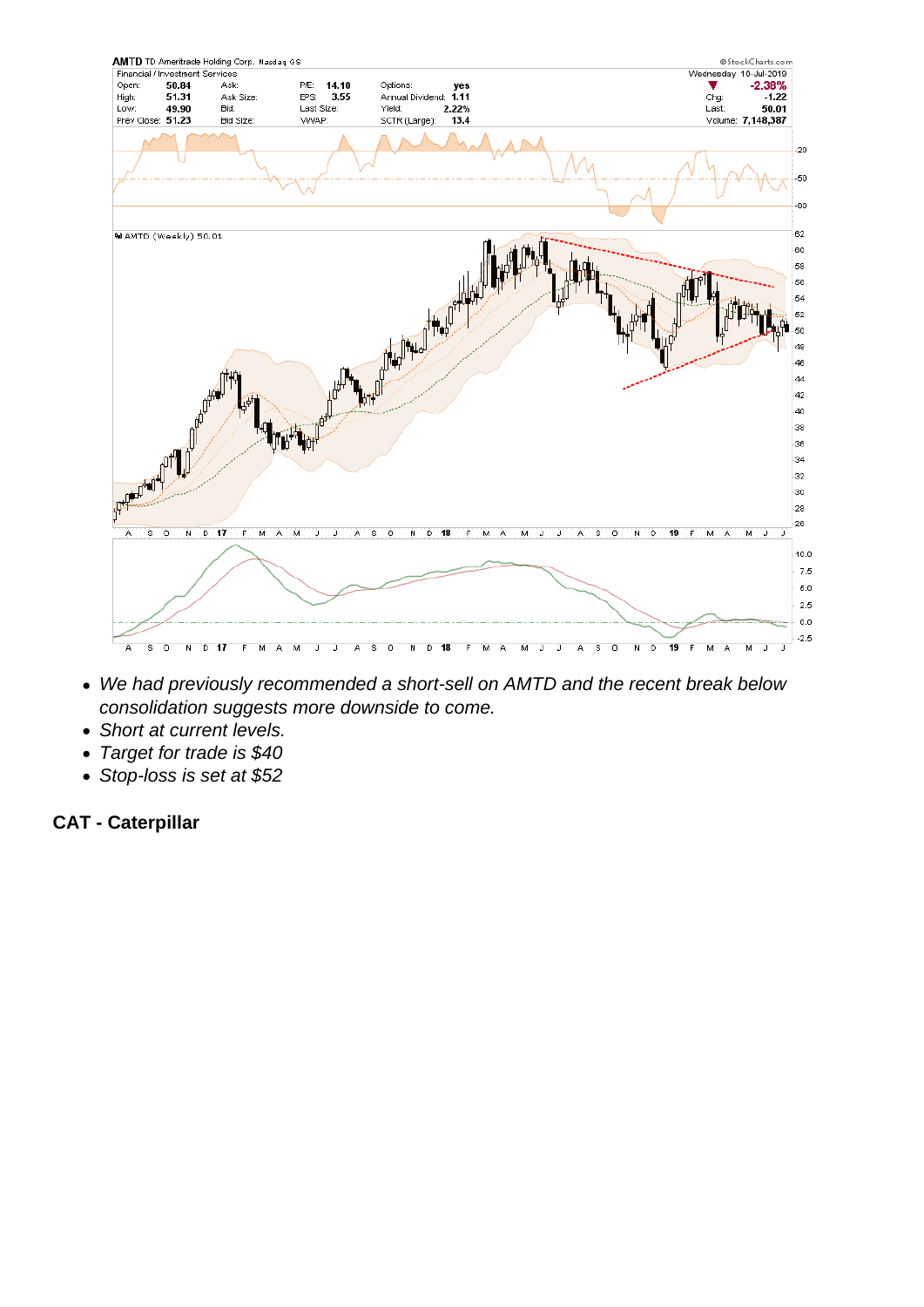- CAT has been in a long-term downtrend but with earnings approaching a disappointing announcement due to China weakness and "Trade" will not be surprising.
- Short on a break below \$130
- Target for trade is \$110
- Stop loss is \$140

AVGO - Broadcom, Inc.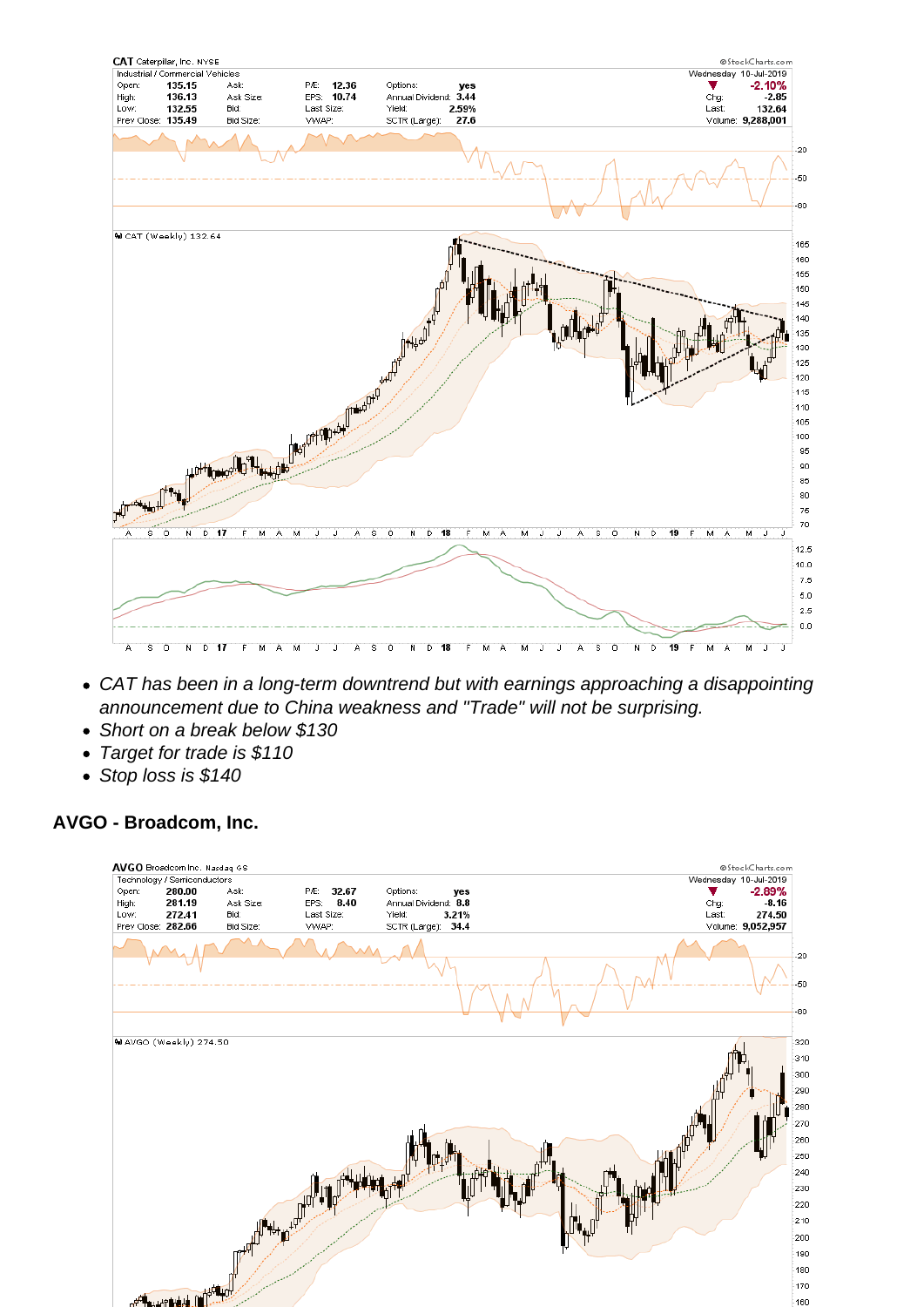- AVGO recently made an acquisition of a weak company with old technology. I think this will ultimately prove to be a mistake.
- With AVGO on a sell signal and close to breaking important support and decent short setup seems to be forming.
- Short on a break below \$270
- Target is \$210
- Stop loss is \$290

AMC - AMC Entertainment

- We previously recommended a short on AMC.
- It is time to close that position out.
- Buy back and close the short position tomorrow.
- Short at current levels.
- Stop is set at \$15.50
- Target for the trade is \$13

HBI - HanesBrands